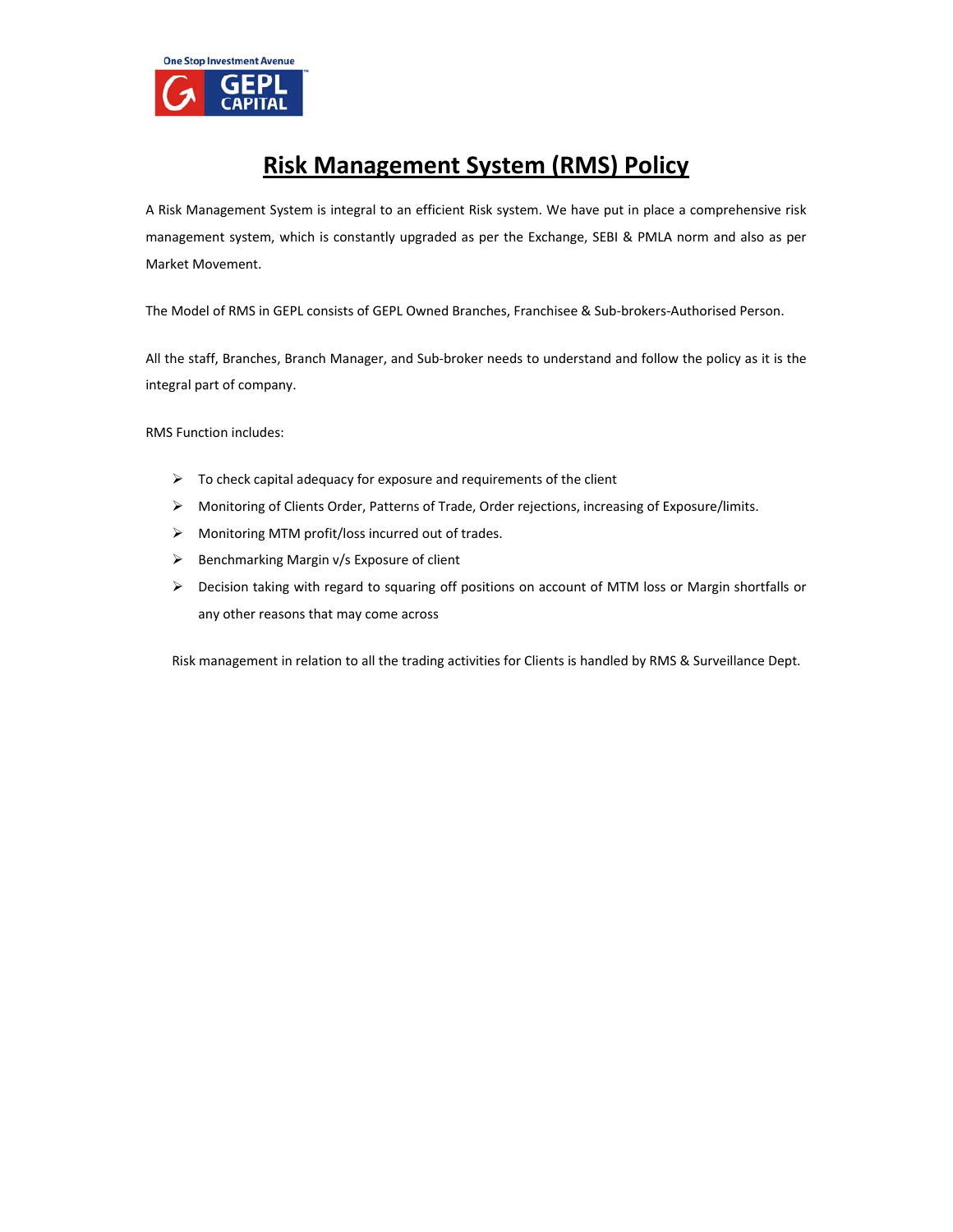

## Risk Management Policy

Client Name: \_\_\_\_\_\_\_\_\_\_\_\_\_\_\_\_\_\_\_\_\_\_\_\_\_ Client Code:

 $\overline{\phantom{a}}$ RM Name & Code: \_\_\_\_\_\_\_\_\_\_\_\_\_\_\_\_\_\_\_\_ Branch Code:  $\overline{\phantom{a}}$  , where  $\overline{\phantom{a}}$ 

| <b>Particular</b>    | <b>Equity</b><br>(NSE/BSE)                                                                                                                                                                                                                                                                                                                                                                                            | <b>Derivatives</b><br>(NSEFO)                                   | <b>Currency</b><br>(NSE CD) | <b>COMMODITIES</b><br>(MCX & NCDEX)                                                                              |  |  |  |
|----------------------|-----------------------------------------------------------------------------------------------------------------------------------------------------------------------------------------------------------------------------------------------------------------------------------------------------------------------------------------------------------------------------------------------------------------------|-----------------------------------------------------------------|-----------------------------|------------------------------------------------------------------------------------------------------------------|--|--|--|
| Intraday             | 8 times Exposure                                                                                                                                                                                                                                                                                                                                                                                                      | 3 Times in Future                                               | 3 Times Margin              | :- 3 times Margin<br>MCX                                                                                         |  |  |  |
| <b>Exposure</b>      |                                                                                                                                                                                                                                                                                                                                                                                                                       | 1 Times in Option                                               |                             | NCDEX:- 1 times Margin                                                                                           |  |  |  |
| <b>Delivery</b>      |                                                                                                                                                                                                                                                                                                                                                                                                                       | 1 Times of Limit set                                            | 1 Times of Limit set        | 1 Times of Limit set                                                                                             |  |  |  |
| Limit /              | 1 Times of Limit set                                                                                                                                                                                                                                                                                                                                                                                                  | It is compulsory to keep 100% margin as per the Exchange norms. |                             |                                                                                                                  |  |  |  |
| <b>Carried</b>       |                                                                                                                                                                                                                                                                                                                                                                                                                       |                                                                 |                             |                                                                                                                  |  |  |  |
| <b>Forward</b>       |                                                                                                                                                                                                                                                                                                                                                                                                                       |                                                                 |                             |                                                                                                                  |  |  |  |
| <b>Limit setting</b> | ➤<br>Limit is set on combined basis for Cash, F&O & Currency Segment.<br>[Ledger balance] -[Unclear chq]<br>[Ledger balance] + [ App. Stock*] - [Unclear chq] - [O/S Sell]<br>≻<br>No Collateral in the form of<br>Cash & Collateral ratio will be 50:50<br>➤<br>securities is acceptable<br>(for e.g. If cash margin is Rs.25,000/- then collateral sec. will be<br>accepted worth value of Rs.25,000/- only (A.HC)) |                                                                 |                             |                                                                                                                  |  |  |  |
|                      | For Delivery Limit no exposure will be calculated on the Equity shares<br>➤<br>held in the Client Ben Account (POA). Only stock provided by the<br>client in Margin account will be eligible for the Limit Criteria                                                                                                                                                                                                   |                                                                 |                             |                                                                                                                  |  |  |  |
|                      | <b>Intraday Sq-Off time</b><br>⋗<br>Cash & F&O:- 3.20 pm , NSECD :- 4.50 pm , MCX:- 11.15 or 11:45 PM or NCDEX:- 4.45 PM                                                                                                                                                                                                                                                                                              |                                                                 |                             |                                                                                                                  |  |  |  |
|                      | *The positions taken for intra-day should be cleared within the time frame as mentioned above.                                                                                                                                                                                                                                                                                                                        |                                                                 |                             |                                                                                                                  |  |  |  |
|                      |                                                                                                                                                                                                                                                                                                                                                                                                                       |                                                                 |                             | GEPL shall not be responsible for any uncovered open position on account of any technical failure after 3:10 pm. |  |  |  |
|                      | ≻<br>MTM Sq-off:<br>a) First Call = 60 %, b) Second Call = 70 %, c) Final call/Square off = 80%                                                                                                                                                                                                                                                                                                                       |                                                                 |                             |                                                                                                                  |  |  |  |
|                      |                                                                                                                                                                                                                                                                                                                                                                                                                       |                                                                 |                             | Note : Once the MTM loss of the intra-day positions reach 80% of the margin available, the positions should be   |  |  |  |
|                      | cleared                                                                                                                                                                                                                                                                                                                                                                                                               |                                                                 |                             |                                                                                                                  |  |  |  |
| <b>Criteria for</b>  |                                                                                                                                                                                                                                                                                                                                                                                                                       |                                                                 |                             | from the branch concerned, failing which the positions taken for the intra-day will be cleared off from RMS &    |  |  |  |
| <b>Position</b>      |                                                                                                                                                                                                                                                                                                                                                                                                                       |                                                                 |                             | Surveillance dept, therein after only DD, ATOM, or Fund Transfer is allowed to increase the exposure or limit.   |  |  |  |
| <b>Square off</b>    | In case client MTM loss reaches to 60-70% at the end of the day, client will have to reduce the position upto                                                                                                                                                                                                                                                                                                         |                                                                 |                             |                                                                                                                  |  |  |  |
|                      | the                                                                                                                                                                                                                                                                                                                                                                                                                   |                                                                 |                             |                                                                                                                  |  |  |  |
|                      | level of 50% or need to enhance the limit by additional margin.                                                                                                                                                                                                                                                                                                                                                       |                                                                 |                             |                                                                                                                  |  |  |  |
|                      | 5 Days Sq-Off:<br>⋗<br>All 5 days or more debitshas to be cleared by 2:30 PM.<br>If the open position clearance not been initiated from branch, then same would be cleared from RMS<br>٠<br>department -Head office. In this regard, company shall not be responsible for any loss that incur to the<br>client on individual basis<br>Any NEFT/IMPS/RTGS is to be done, then it should be before 2:30 pm.             |                                                                 |                             |                                                                                                                  |  |  |  |
|                      | Any probability or guarantee of client cheque receipt/fund transfer request will not be considered on                                                                                                                                                                                                                                                                                                                 |                                                                 |                             |                                                                                                                  |  |  |  |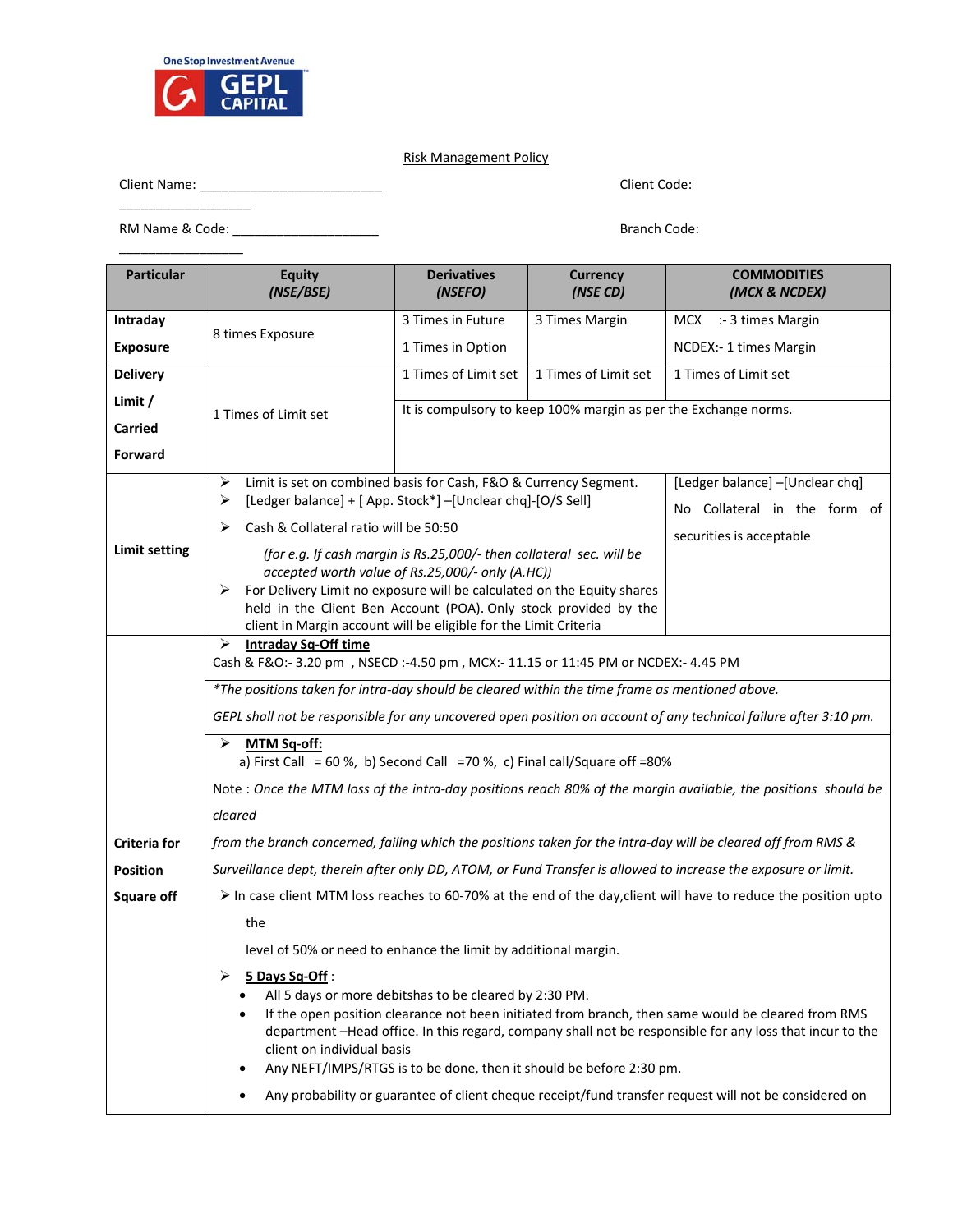

|                  | 5th day.                                                                                                                                                                                                                                                |  |  |
|------------------|---------------------------------------------------------------------------------------------------------------------------------------------------------------------------------------------------------------------------------------------------------|--|--|
|                  | At time of selling stocks, below method is followed:                                                                                                                                                                                                    |  |  |
|                  | <b>Stock from Beneficiary Account</b><br>O                                                                                                                                                                                                              |  |  |
|                  | Stock from Margin Account (If sufficient stocks are not found in Beneficiary A/c)<br>O                                                                                                                                                                  |  |  |
|                  | Stock from POA Account (If sufficient stocks are not found in Beneficiary A/c & Margin A<br>O                                                                                                                                                           |  |  |
|                  | Incase stock valuation falls below 20% of the total ledger debit, square off can be done even before T+4                                                                                                                                                |  |  |
|                  | days.                                                                                                                                                                                                                                                   |  |  |
|                  | In case at any point of time, if the client ledger arrived to debit due to whatever market volatile or higher<br>≻<br>position<br>Valuesin Less margin or dishonor of Pay in. Client will be responsible to pay the Dues to clear the<br>outstanding in |  |  |
|                  | his/her ledger.                                                                                                                                                                                                                                         |  |  |
|                  | In any Circumstances client fails to pay the due amount, Company will switch to Legal activities to recover<br>➤<br>such amountfrom client.                                                                                                             |  |  |
|                  | In case client carries commodity OR Derivatives position more than 1 times, then he needs to pay shortfall<br>➤                                                                                                                                         |  |  |
|                  | tomorrow before 1:30 p.m. or before MTM hits 80% of the total credit available. in case the same is not                                                                                                                                                 |  |  |
|                  | done, position will be squared off after 1:30 p.m                                                                                                                                                                                                       |  |  |
|                  | *Note: T+1 day consideration shall not be given to any client, if any instances of cheque bouncing or<br>i.                                                                                                                                             |  |  |
|                  | cheque reversal have taken place in the account.                                                                                                                                                                                                        |  |  |
|                  | If intraday positions carried without margin on two occasions then intraday limits will be<br>ii.                                                                                                                                                       |  |  |
|                  | permanently disable                                                                                                                                                                                                                                     |  |  |
|                  | The MTM loss arising in F&O positions need to be paid on the same day (T day) so that MTM settlement<br>⋗                                                                                                                                               |  |  |
|                  | can be performed properly, failing which the positions will be reduced to the available margin level                                                                                                                                                    |  |  |
|                  | RMS will Sq-off the position in case of :<br>≻                                                                                                                                                                                                          |  |  |
|                  | Script highly volatile<br>a.                                                                                                                                                                                                                            |  |  |
|                  | Margin / MTM Shortfall<br>b.                                                                                                                                                                                                                            |  |  |
|                  | chq bounce / third party chq deposit<br>c.                                                                                                                                                                                                              |  |  |
|                  | scrip is banned / not allowed for trading / withdrawal from F&O/ as per exchange<br>d.                                                                                                                                                                  |  |  |
|                  | Suspicious trade or transaction under PMLA Act<br>e.                                                                                                                                                                                                    |  |  |
|                  | Synchronized trading<br>f.                                                                                                                                                                                                                              |  |  |
|                  | Regulatory body Prohibits or suspended the client<br>g.                                                                                                                                                                                                 |  |  |
| Cheque           | 1 time instance - The position will be liquidated up to the shortfall amountand no further position will be                                                                                                                                             |  |  |
| <b>Bounce or</b> | granted.                                                                                                                                                                                                                                                |  |  |
| <b>Reversed</b>  | 2 to 4 instance - Trading will be allowed based on clear balance                                                                                                                                                                                        |  |  |
| Cheque           | 5 & more<br>- Trading account will be closed and freeze and subsequent reporting will be done to FIU.                                                                                                                                                   |  |  |
| Exposure/Li      | Limits shall not be provided for clients on cheques under clearing in the following conditions:                                                                                                                                                         |  |  |
| mit on           | Branch has given the cheque details but the cheque is actually not presented to the bank.<br>⋗                                                                                                                                                          |  |  |
| <b>Unclear</b>   | Cheque entered in Id but it's not collected<br>⋗                                                                                                                                                                                                        |  |  |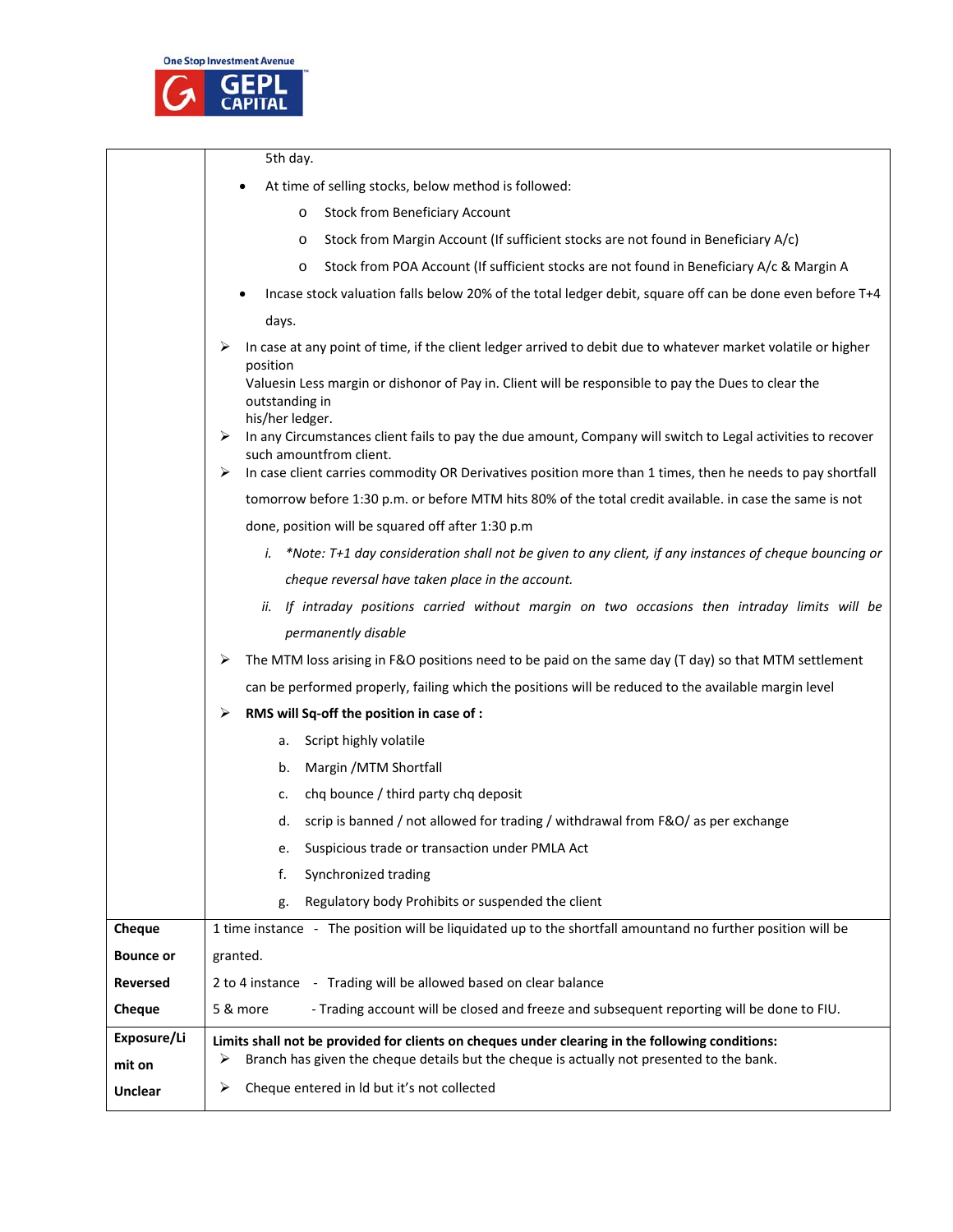

| Cheque                                                | ➤                     | No limit is allowed against out-station cheque.                                                                             |  |  |
|-------------------------------------------------------|-----------------------|-----------------------------------------------------------------------------------------------------------------------------|--|--|
|                                                       | ≻                     | Every new client the exposure limits for transaction shall be given after the clearance of margin cheque                    |  |  |
|                                                       | ≻                     | No special approvals are accepted / entertained for those clients who are in cheque bounce history and                      |  |  |
|                                                       |                       | with Negative Ledger.                                                                                                       |  |  |
|                                                       | ➤                     | On any Banned script Exposure will not be allowed. On open Interest only square off will be allowed.                        |  |  |
| <b>Banned</b>                                         | ⋗                     | Commodity declared as BAN by exchange, no exposure will be allowed.                                                         |  |  |
| securities*                                           | ➤                     | Trading in commodity contracts will be banned a day prior to the delivery intention period.                                 |  |  |
|                                                       | ➤                     | Physical Delivery of Commodities is not allowed.                                                                            |  |  |
| <b>Illiquid stocks</b>                                | $\blacktriangleright$ | Exposure: only 1 Times Exposure will be given on illiquid stock or Z or BE group.                                           |  |  |
|                                                       | ➤                     | In Equity segment newly listed shares usually do not have any DPR and hence, the chances for rate                           |  |  |
| /Agro                                                 |                       | fluctuations are more. So the dealing in newly listed shares will be restricted to the available credit                     |  |  |
| <b>Products</b>                                       |                       | balanceafter considering the M2M levels                                                                                     |  |  |
|                                                       | ⋗                     | Any delay payment (after T+2) will attract 21% interest p.a.                                                                |  |  |
|                                                       | ≻                     | Any penalty by the exchange on transaction will be debited to the respective client.                                        |  |  |
|                                                       | ⋗                     | In case of Bounce cheque penalty of Rs.120/- will be debited to account.                                                    |  |  |
| Penalty                                               | ≻                     | In case of F&O/Commodity Margin shortfall 1% or 5% penalty will be debited in the account                                   |  |  |
|                                                       | ⋗                     | In case of Regulatory body suspend or client name appear under debarred list                                                |  |  |
|                                                       | ➤                     | Any observation like false commitment, fake deposit slip, cheque scanned but not deposited, false receipt                   |  |  |
|                                                       |                       | of the cheque and or any such instances come to the notice of Risk department; no further exposure shall                    |  |  |
|                                                       |                       | be given to the client and strict action shall be taken against respective RM/Dealer/BM                                     |  |  |
|                                                       | ➤                     | Free Balance available on current day (T Day) with client in different segments (BSE/NSE/FO/CURR) of the                    |  |  |
|                                                       |                       | Exchange will be consider for margin collection                                                                             |  |  |
|                                                       | ≻                     | Only exchange approved stock in Pool Account (GEPL Beneficiary account.) & Collateral Account will be                       |  |  |
|                                                       |                       | consideredfor margin collection                                                                                             |  |  |
| <b>Clarification</b>                                  | ⋗                     | Shares in Pool Account & Collateral Account will be considered for intra-day exposure in derivatives                        |  |  |
| regarding<br>margin<br>collectionby<br><b>Clients</b> |                       | segment subject to a haircut of VAR margin. Exposure for C/F will be based only on the clear fund balance                   |  |  |
|                                                       |                       | & Collateral holding with GEPL. No limit will be given against the POA stocks so branches needs to transfer                 |  |  |
|                                                       |                       | POA stocks to collaterals account so that client can get the benefit                                                        |  |  |
|                                                       | ⋗                     | Limit against Premium credit for sell of Option Contract:<br>Allow to take position in Option Contract Buy/Sell on same day |  |  |
|                                                       |                       | Disallow to take position in Future & Option contract Sell on same day<br>$\bullet$                                         |  |  |
|                                                       |                       | Allow to take Intraday or Delivery position for EQUITY scrips on very same day<br>٠                                         |  |  |
|                                                       | ⋗                     | MTM profit cannot be considered for taking fresh position in FNO segment on T day.                                          |  |  |
|                                                       | ⋗                     | If cash component is utilized for fresh delivery in cash segment then the same will not be considered for                   |  |  |
|                                                       |                       | FNO segment.                                                                                                                |  |  |
|                                                       | ≻                     | Cheq dishonored/reverse or not cleared up to T+4 working days should not be considered for Margin                           |  |  |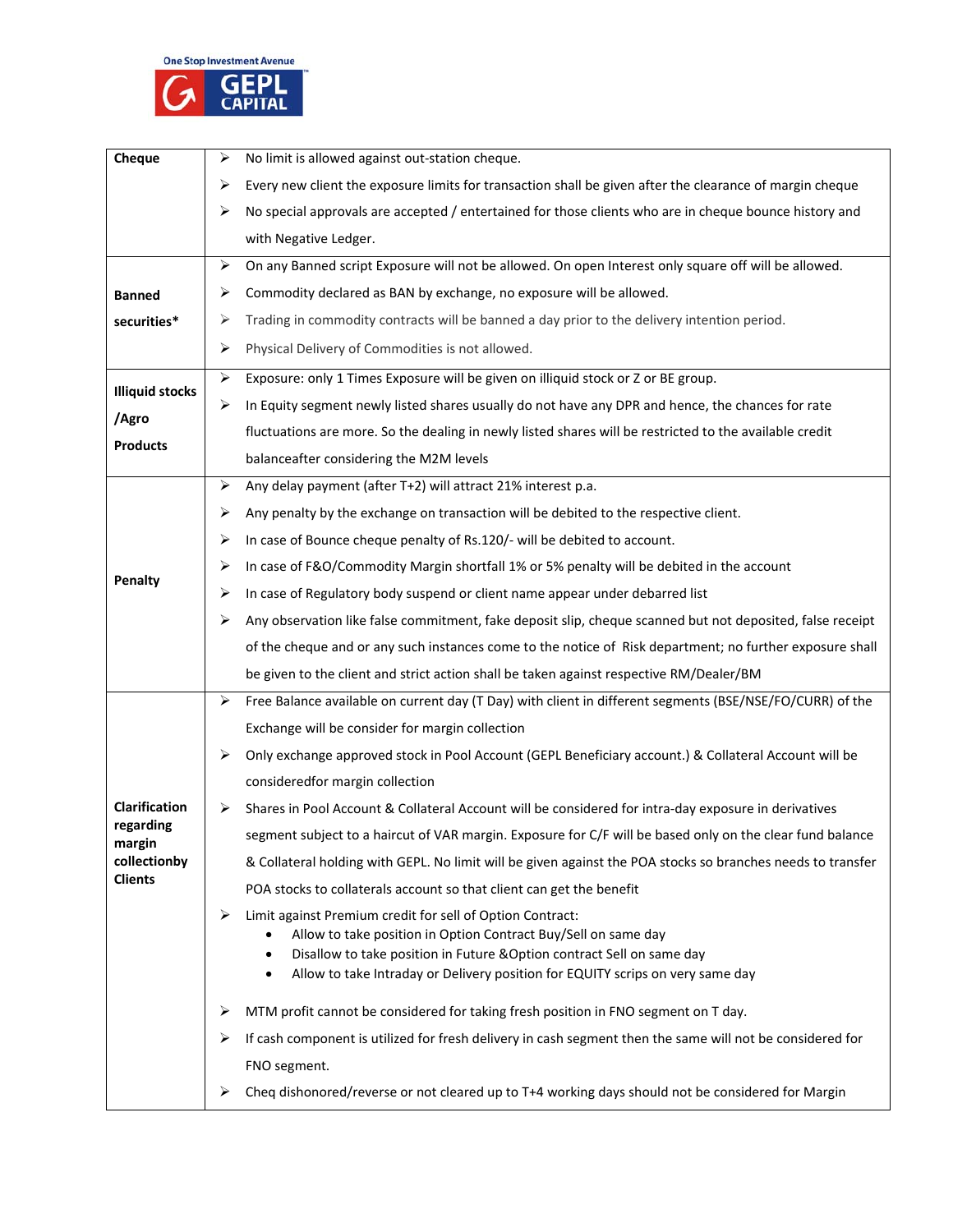

|                                     | Money.<br>Penalty if any occurring out of the short payment will be debited to the respective client's account after<br>⋗  |  |  |  |  |
|-------------------------------------|----------------------------------------------------------------------------------------------------------------------------|--|--|--|--|
|                                     |                                                                                                                            |  |  |  |  |
|                                     | t+5 days                                                                                                                   |  |  |  |  |
|                                     | Provisional Margin shortfall penalty & late payment fees will be block from clear balance when payout<br>⋗                 |  |  |  |  |
|                                     | For margin collection & reporting concern if client has given Securities as margin which are sold in the<br>⋗              |  |  |  |  |
|                                     | cash market and the securities are in the pool account of the trading member but are not given as early                    |  |  |  |  |
|                                     | pay in towards an obligation to deliver shares in the Capital Market Segment, benefit of margin will be                    |  |  |  |  |
|                                     | given to the client till T+1 day from the sale of securities                                                               |  |  |  |  |
|                                     | Some of unethical and unpractical practice seen done by client or dealer or BM by the Department, strict action            |  |  |  |  |
|                                     | will be taken and the decision will solely by the department. Some are like :                                              |  |  |  |  |
|                                     | Synchronized trading<br>⋗                                                                                                  |  |  |  |  |
|                                     | Client Exchange Volume<br>⋗                                                                                                |  |  |  |  |
| Surveillance                        | Off market Transfer to Multiple clients and from multiple to single account<br>⋗                                           |  |  |  |  |
|                                     | <b>Client Script Concentration</b><br>➤                                                                                    |  |  |  |  |
|                                     | Illiquid stock trading<br>⋗                                                                                                |  |  |  |  |
|                                     | Client Purchase/Sale to Income<br>⋗                                                                                        |  |  |  |  |
|                                     | Profit loss transfer<br>≻                                                                                                  |  |  |  |  |
| Quarterly /                         | Accounts needs to be settled once every quarter / month as per preference selected by him at the time of<br>≻              |  |  |  |  |
| <b>Monthly</b><br><b>Settlement</b> | Account Opening.<br>In case client is trading in F&O or in Currency segment he has to maintain the margin up to 225%.<br>➤ |  |  |  |  |
|                                     | All excess collaterals / Credit Balance in client's ledger will be released upon settlement. Quarterly<br>⋗                |  |  |  |  |
|                                     | settlement will be done across all Exchanges and segments                                                                  |  |  |  |  |
|                                     | The maximum single order in the cash market would be restricted to 10000 Qty or Rs.25,00,000/- value.<br>⋗                 |  |  |  |  |
| <b>Single Order</b>                 | The maximum single order in the Futures/option market would be restricted to 30000 Qty or<br>➤                             |  |  |  |  |
| Limit                               | Rs.50,00,000/- value.                                                                                                      |  |  |  |  |
|                                     | The same may be reviewed and changed from time to time.                                                                    |  |  |  |  |
|                                     | ➤<br>Margin POA required for Currency & F&O trading.                                                                       |  |  |  |  |
| <b>POA stock</b>                    | Client will have to give Transfer of stock to our Collateral Margin DP A/c.No.1201260000011793<br>⋗                        |  |  |  |  |
|                                     | No Family adjustment of ledger or cheque is allowed<br>≻                                                                   |  |  |  |  |
|                                     | No Third party cheque or collateral securities will be accepted<br>⋗                                                       |  |  |  |  |
| General                             | For franchise risk will be consider up to the level of available deposit /brokerage<br>⋗                                   |  |  |  |  |
|                                     | DD or P.O will be acceptable only if the same are accompanied by the name of the bank account holder<br>⋗                  |  |  |  |  |
|                                     | and account number of the bank account debited for the purpose, duly certified by the Bank and                             |  |  |  |  |
|                                     | certificate on bankers letter head                                                                                         |  |  |  |  |
|                                     | Positions taken as intraday can be converted to Delivery Product (MIS to NRML) subject to the availability<br>⋗            |  |  |  |  |
|                                     | of credit balance or on confirmation of Fund transfer.                                                                     |  |  |  |  |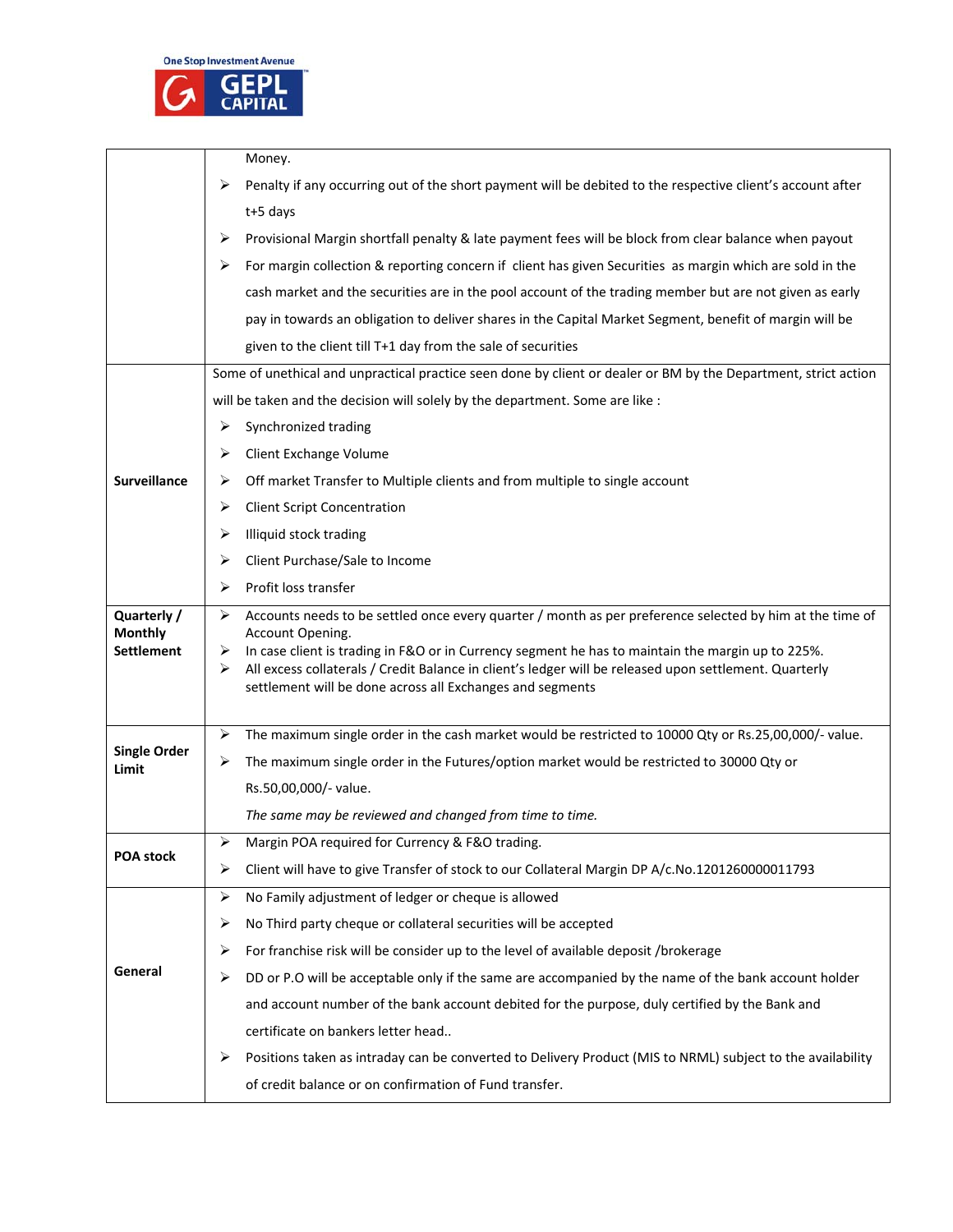

|        | ➤ | Cover Order is not available for option trading.                                                   |
|--------|---|----------------------------------------------------------------------------------------------------|
|        | ⋗ | All CO and MIS positions will be automatically squared off at the end of the each trading day.     |
|        | ⋗ | AMO will be cancelled if the price entered is more than 15% away from the LTP in either direction. |
|        | ⋗ | AMO will be cancelled if client do not have sufficient funds                                       |
|        | ➤ | Positions will be squared off immediately, if a cheque bounces (due to any reason).                |
|        | ⋗ | Trading in Z group is not allowed.                                                                 |
|        | ⋗ | No unlimited access granted on any Client ID, Dealer ID and Branch ID                              |
|        | ⋗ | Restrictions on Far-month contract                                                                 |
|        |   |                                                                                                    |
| Note : |   |                                                                                                    |

- GEPL will be not be held responsible for any consequence or loss arising out of above policy, If any, client will have to borne the loss
- GEPL will have all the rights to change the policy
- The above Risk policy is from the desk of Risk management and it is for internal circulation and it is mere a document for communication doesn't have any Legal stand and binding and it is restricted to the staff /Branch & Sub broker to follow the practice

#### *Undertaking:*

I / We hereby agree all the terms and condition as mentioned above and also confirm that I/we read the above policy and i/we will abide as mentioned in the policy.

Place: \_\_\_\_\_\_\_\_\_\_

Date: \_\_\_\_\_\_\_\_\_\_ Client Signature and Seal if applicable

*‐‐‐‐‐‐‐‐‐‐‐‐‐‐‐‐* 

\* It is for internal circulation and it's a mere document for internal communication and it's restricted to *staff/Branch and Sub‐broker.*

*‐‐‐‐‐‐‐‐‐‐‐‐‐‐‐‐‐‐‐‐‐‐‐‐‐‐‐‐‐‐‐‐‐‐‐‐‐‐‐‐‐‐‐‐‐‐‐‐‐‐‐‐‐‐‐‐‐‐‐‐‐‐‐‐‐‐‐‐‐‐‐‐‐‐‐‐‐‐‐‐‐‐‐‐‐‐‐‐‐‐‐‐‐‐‐‐‐‐‐‐‐‐‐‐‐‐‐‐‐‐‐‐‐‐‐‐‐‐‐‐‐‐‐‐‐‐‐‐‐‐‐‐‐‐‐‐‐‐‐‐‐‐‐‐‐‐‐*

## *RMS Desk:*

 *Mr. Sandeep Davkhar : Email: sandeep@geplcapital.com, (HOD‐Risk & Surveillance Dept) Ph: 022‐66142626/627*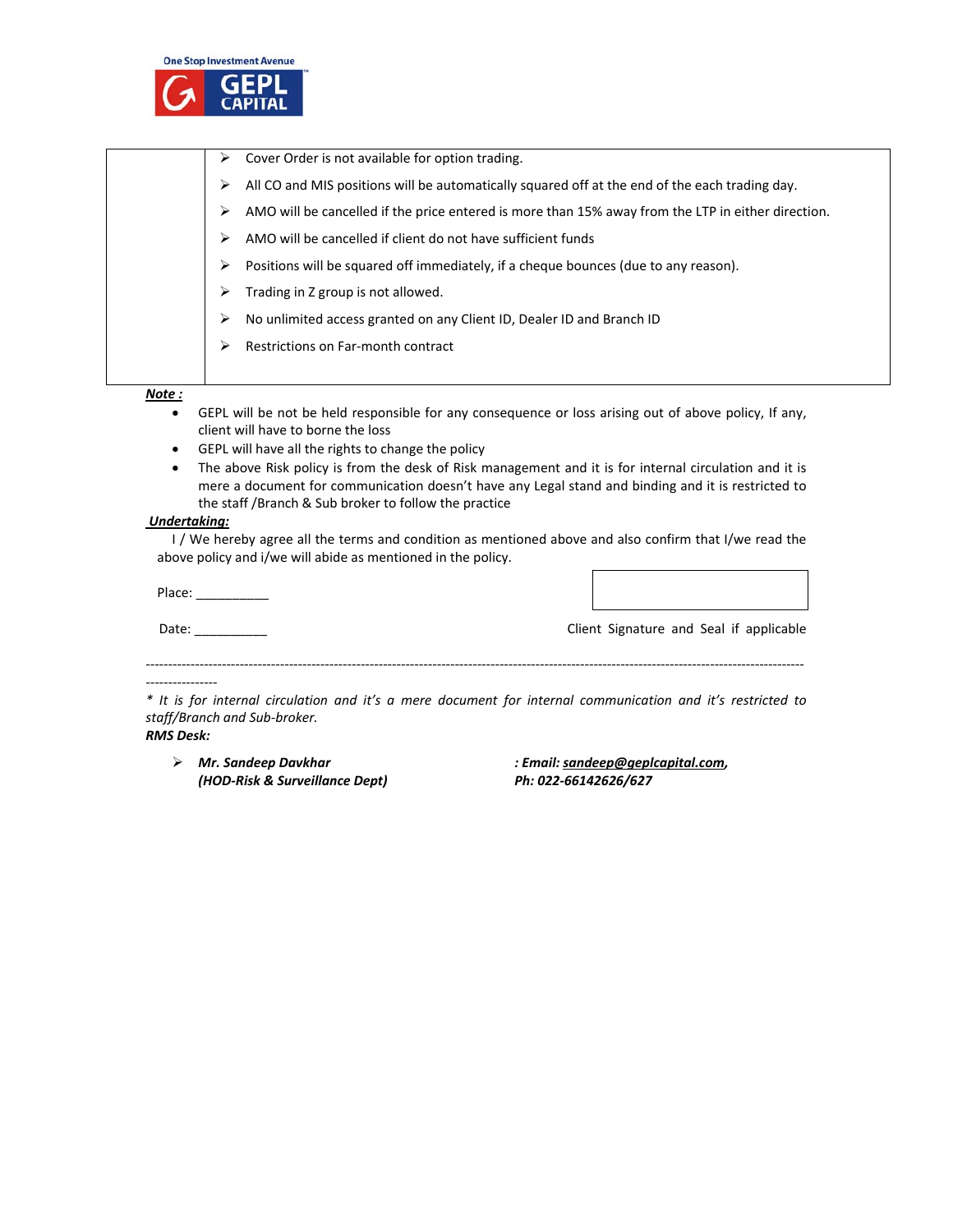

#### **RMS Policies and Procedures**

## **A. Setting up client's exposure limits**

The Exchange may from time to time fix client exposure limits in the interest of orderly working of the markets. Within that overall ceiling, a client can trade within the exposure limit set from time to time by the Broker for the client.

Exposure Limit is fixed on the basis of the funds and value after hair cut of the securities provided by the client for margin. Clients are requested to adhere to the exposure limits as crossing the limit may involve either a call for margin or restriction on further position / exposure.

GEPL Capital may need to vary or reduce or impose new limits urgently on the basis of risk perception, risk profile of the client and other factors considered relevant including but not limited to limits on account of exchange / SEBI directions / limits (such as broker level / market level limits in security specific / volume specific exposures etc.).

Sometimes the GEPL Capital may be unable to inform the client of such variation, reduction or imposition in advance. GEPL Capital shall not be held responsible for such variation, reduction or the client's inability to route any order through trading system on account of any such variation, reduction or imposition of limits.

In the sole discretion of the Stock Broker, a client may be allowed to trade beyond exposure limit or the limit may be increased. A client having availed such indulgence shall not be heard to complain about his trades only on this account and shall meet the margin shortfall at the earliest without waiting for reminder. The golden rule is Limit your exposure so as to limit your risk to your means.

#### 1. **While computing the available margin following parameter consider‐**

- Margin based limit is set on combined basis for Cash & F&O Segment
- $\triangleright$  clear credit lying in client's settlement and margin ledger account
- $\triangleright$  Beneficiary holdings and collateral holdings (after deduction of applicable h/c)
- $\triangleright$  Any Online funds transfer or hold amount through bank gateway
- Credit received against sale of‐ securities
- $\triangleright$  Margin amount of open positions (in case of derivatives)
- $\triangleright$  Outstation cheques are not entertained. All the cheques collected against trading positions should carry a valid MICR number.
- $\triangleright$  All the cheque dishonor cases are viewed seriously and debit amounts in such accounts will be cleared from surveillance dept. The normal rule for 5 days debit will not be applicable while selling the shares in cheque dishonor issues.
- 2. Exposure limits shall be only against approved securities as decided by the Exchanges/GEPL Capital from time to time. GEPL Capital may from time to time change the applicable hair cut or apply a haircut higher than that specified by the Regulators/Exchanges.
- 3. In case of derivatives, Clients shall be allowed to trade only up to the applicable client wise position limits set by the Exchanges/Regulators from time to time
- 4. List of approved collaterals / securities along with applicable haircut, is subject to revision from time to time based on Exchange approved list,
- 5. In order to ensure smooth settlement on T + 2 day, client has to ensure that entire balance payment against purchase and entire delivery against sale orders reaches the broker's specific bank and DP a/c on T + 1 day or latest by 9.30 a.m. on T + 2 day.
- 6. In case of clients' failure to deposit funds against their purchases by above mentioned time schedule, penal action against the clients at the discretion of the stock broker will be taken, which will include non-delivery of shares to them, sale of shares in the market.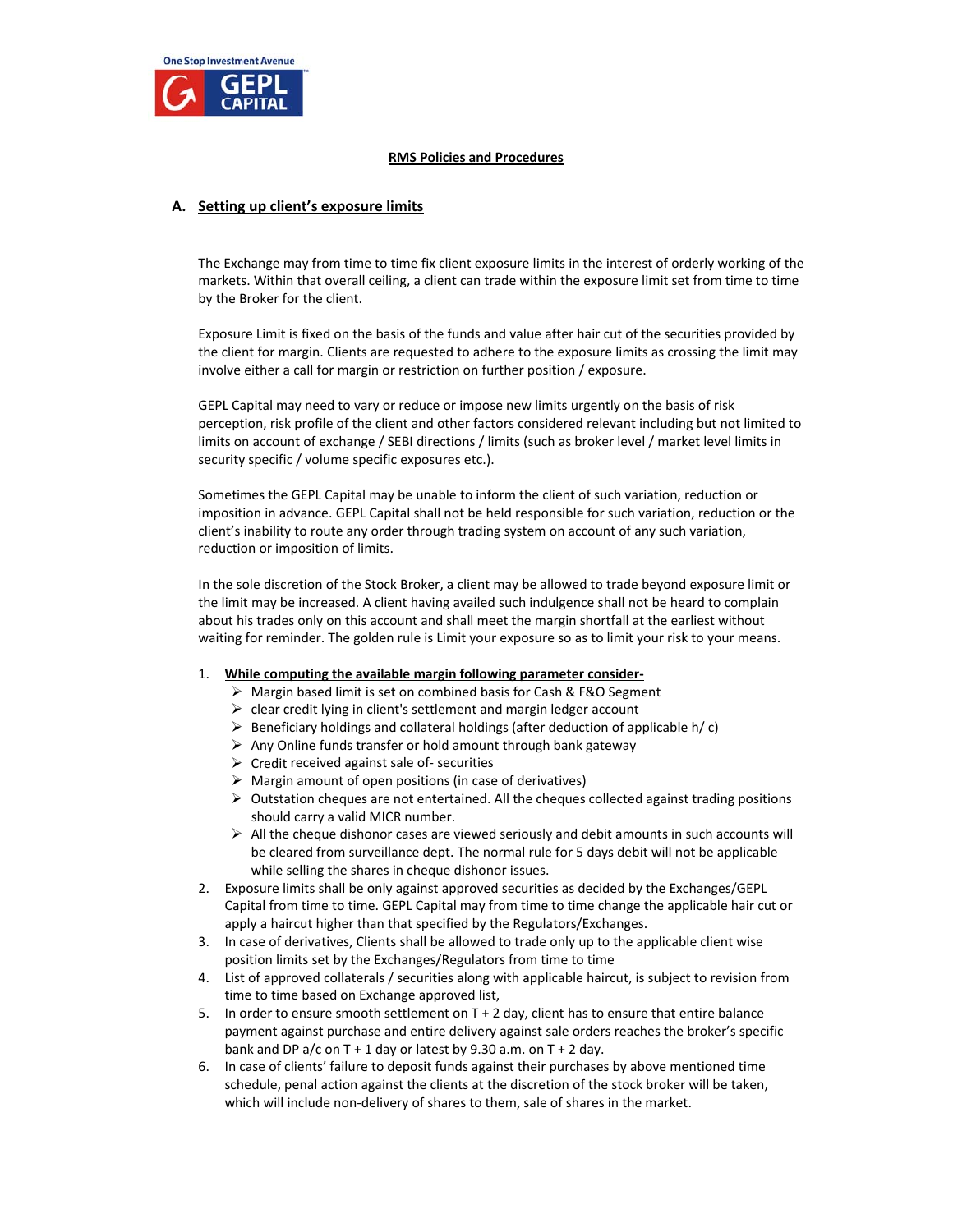

7. In case of clients' failure to deliver shares against their sale orders by the above time schedule, penal action will be taken by the stock broker at his discretion which will include penalty for short delivery as imposed by the Exchange, auctioning of shares by the Exchange, debiting on account of internal shortage.

## **B. Setting up Terminal/Branch Level limits**

Trading Terminals are allotted to Members by exchanges. These terminals enable members to place, modify and execute orders on behalf of clients. There may be instances where due to punching error unusual orders may be placed at high prices which might lead to execution of unrealistic orders or orders being executed at unrealistic prices. In cases where the order/price of such orders is high, it might lead to huge losses to broker. In order to avoid such a situation it is imperative that certain limits are prescribed for each terminal allotted to member broker.

We ensure documentation of internal controls on areas like order modification / cancellation, client code changes and post‐trade activities are in place and are being updated from time‐to‐ time.

We ensure monitoring mechanism for client's debits / obligations and appropriate collection procedures.

The following limits shall be defined for each terminal:

- $\triangleright$  Quantity Limit for each order
- $\triangleright$  Value Limit for each order
- $\triangleright$  User value limit for each user ID
- $\triangleright$  User quantity limit for each user ID
- $\triangleright$  Branch value limit for each Branch ID
- $\triangleright$  Spread Order Quantity and Value Limit (Derivatives & Currency Derivatives segment)

Checks in place

- $\triangleright$  We have a dedicated Risk monitoring team of 6 people who monitor the exposure, limit, etc.
- $\triangleright$  We have NEST/Now Terminal which has a facility to block the client as well as restrict to use over exposure.
- $\triangleright$  Terminals limits will be set up by the Front Office official designated at Corporate Office.
- $\triangleright$  Direct terminals will be allotted on exceptional basis only.
- No user/ branch will be provided unlimited limit.
- Limits shall be monitored on daily basis, taking following criteria's: Turnover, Exposure, past trends, Location, Deposit/Collateral.
- $\triangleright$  Trading in illiquid scrip shall not be permitted.

## **C. Order Receipt and Execution**

All Orders routed through Nest /Neat/Bolt & Now are monitored by our risk department and after their confirmation about client's financial and margin status order get executed.

The dealers take utmost care while executing the trades of the clients regarding the accuracy of Client Code, Quantity and Price etc. The orders from the client's are promptly executed by the dealers and the oral confirmation of the placement of the orders is immediately provided to the clients. Moreover, only registered clients are allowed to enter the dealing room for placing the orders.

The clients are divided into groups among the dealers and sub brokers at head office level, so that particular dealer can serve a particular group of clients which helps dealer to understand the client investment strategy in a better way & serve them accordingly. The orders are entered instantly by the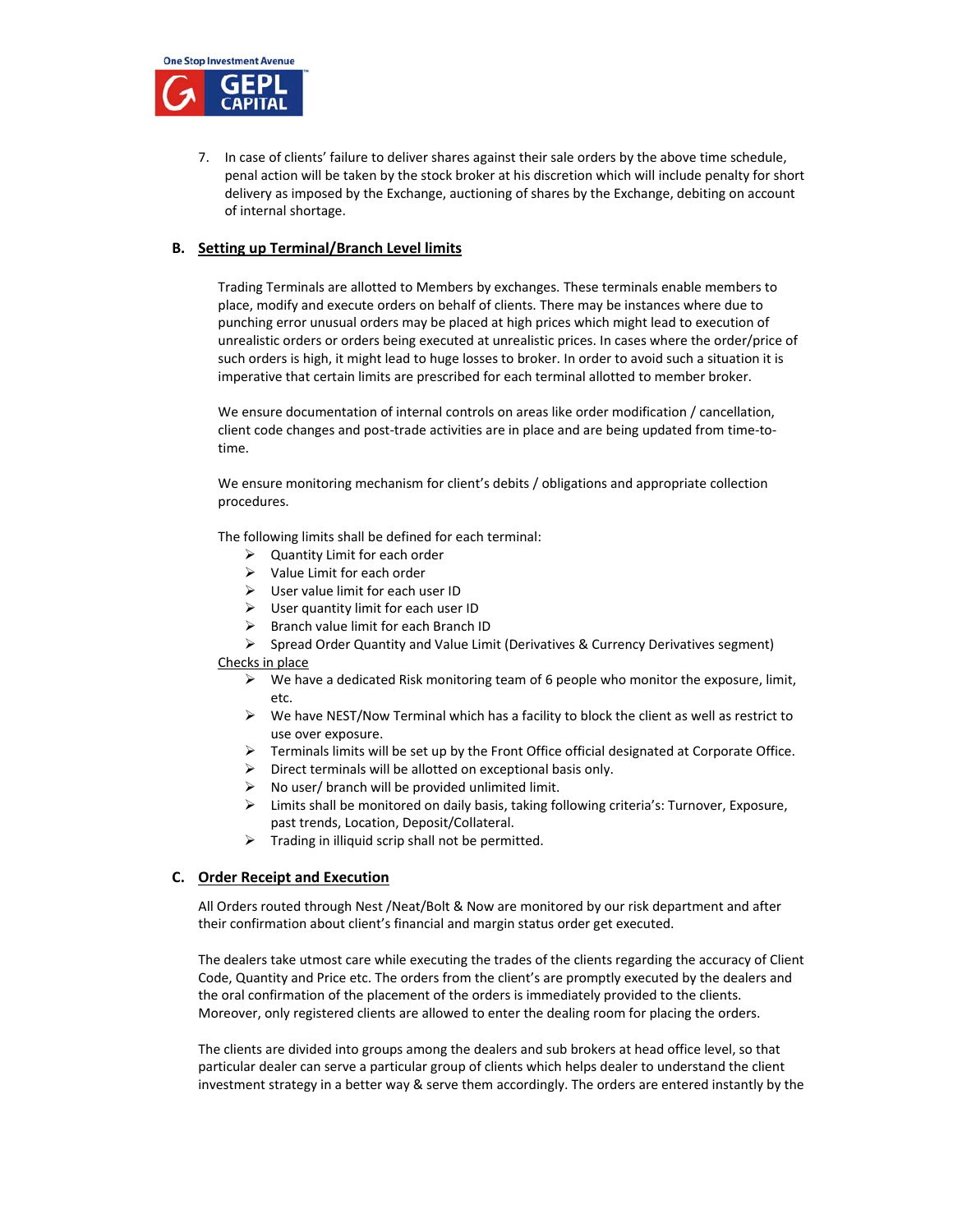

dealer on the instruction given by the client. On execution of valid order into trade, dealers confirm the trade with the client so as to avoid any future dispute.

At the end of the trading hours, the dealer informs the clients about the execution of the orders placed by the clients. Also a trade confirmation SMS message covering details of all the trades executed is forwarded to client after completion of trading hours on registered Mobile No. of the client.

We have telephonic recording system for receipt of order and maintained the said record in machine and increased the hardisk capacity to store increase data and also transfer the same record in tape and maintained the said tape in safe custody forever.

## **D. Monitoring of Debit Balances**

We have system of monitoring client debit balances on a daily and online basis. We have dedicated resources to monitor the debtors as well as asking for the margin cheque. Clients are followed up by tele‐calling, sending SMS and e‐mails and remarks are noted for each client.

- No trade is allowed if debit balance continues for one week
- No fresh trade is allowed unless old dues are recovered.
- Clients of Sub‐brokers and Authorized Persons are handled by them and us both.
- The debits in client's account are either secured against sub‐broker's deposits or are secured against collaterals.
- The company has a policy to transfer the securities of the client till the payment in respect thereof is received.

Exchanges follow a settlement schedule of T+2 in Capital Market segment, daily MtoM settlement & Final Settlement in Derivatives segment.

As per GEPL policy the customers need to pay the debit balance on the day of purchase itself or on next day. The left out clients' debit will not be allowed to carry forward beyond 5 days. No extension is possible beyond 5 days in whatsoever circumstances. All the debits aging more than 5 days will be cleared from Surveillance dept without further intimation to branches.

We have a system of sending clients Financial &Demat confirmations quarterly by 15th of the following month. The Confirmations are sending in hard copy physically and through e‐mail (whatever possible) with the 30 days clause in it.

#### **E. Client Code Modification:**

Trades are done only on the exchange platform and if any trades need to be transfer become of wrong punching code it is done in the exchange platform system.Client code modification is accepted only through an email or written letter prior to post closing session.Client code modification will be done within the time limit given by the respective exchange.

Every request for client code modification is to be sent to RMS dept in the predefined format and proper care should be taken in filling the Exchange order number, trade number, old client code, new client code, and the reasons for wrong Punching.

The reason for the modification is to be analyzed by the risk management department with regards to clients ledger a/c; demat a/c; trading pattern etc. & if found to be genuine then modification will be approvedModification will be allowed only in delivery trades in which error was occurred genuinely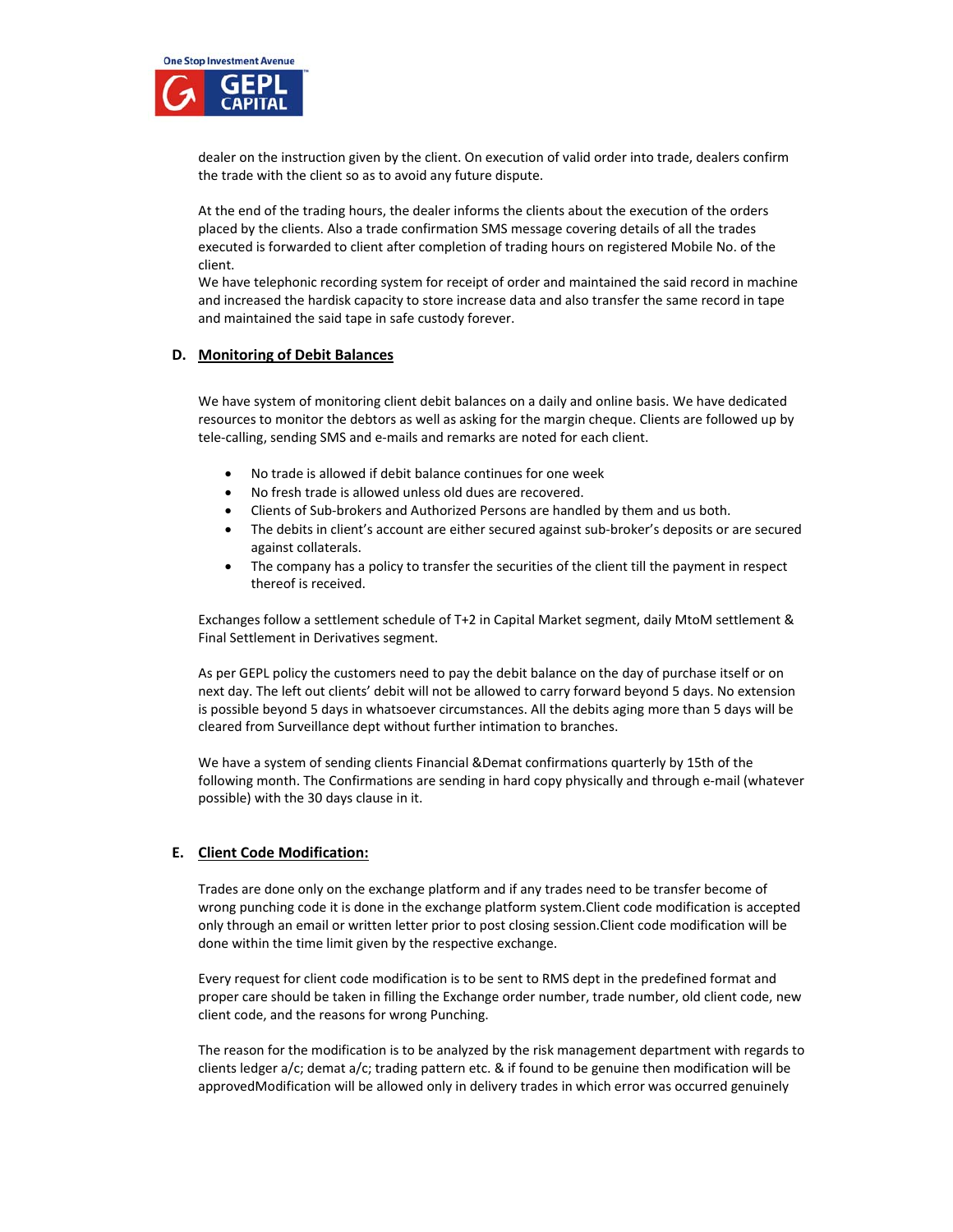

Penalties & actions taken by the exchange against the broker / member shall be passed on to the respective client & in addition penalties & action shall be taken against the Sub‐Broker's /AP's / Branches / Dealers.

## **F. Margin Collection Procedure**

The GEPL has RMS department at its corporate office situated at D/21, DhanrajMahal, C.S.M Marg, Colaba, Mumbai‐ 400001.The GEPL has a RMS (RISK Management System) Team, who is responsible for setting up the Client wise Trading limits, Margin collection & Reporting procedure as described below:

Client Limits are allowed as per margin norms of the relevant exchanges. Clients are required to provide upfront margin in the form of funds / securities (after appropriate haircut as prescribed by Exchange from time to time) before any trade.

RMS department monitor all orders & trades given by clients and executed in the trading terminal. The departments are also vigilant about all order rejections and spurt in exposures. The GEPL takes proper and adequate margin from clients as per the exchange/SEBI norms in the form of funds/Securities and report the same to the exchange as per the guideline of exchange.

We take Margin in the form of Funds through Account Payee Cheque, Electronic Fund Transfer and Securities. We have at most monitoring system which bars the acceptance of third party cheque. In case, client provide securities towards margin, we accept only liquid securities received from registered DP ID of client. On receipt of securities, RMS applied the required hair cut as per exchange VAR.

At the end of the day, Shortage of Client margin is calculated and reported to the Exchange. During the trading hours if any short margin observed, RMS team follow internal RMS policy, due diligence and update the status to the respective branch/ SB/AP and to clients .In case client doesn't respond RMS team Sq‐off the open position and subsequently intimate to the client.

Trading limit is set by RMS based on the available margin amount and calculated by considering the trading price prior to trading day (T—1 day) on daily basis. The debit and credit status is email or SMS to client on daily basis. In case of debit balances regular follow-up has been done. The RMS team do monitor the debtors and if client exceeding the exchange norms of T+5 day the trading is been halt, unless and until the debit is not clear by client.

## **G. Margin Reporting Procedure:**

On a daily basis Exchange provides Margin Files to the Trading member in F & O and Currency Segment.

The GEPL report details of Initial Margins collected from their clients for F&O Segment by uploading MG13 file through the Collateral Interface for Members (CIM).

#### **Mechanism for regular reporting of Margin**

- $\triangleright$  Free Balance available on current day (T Day) with client in different segments (BSE/NSE/FO/CURR) of the Exchange will be consider for margin collection
- $\triangleright$  Only exchange approved stock in Pool Account (GEPL Beneficiary account.) & Collateral Account will be considered for margin collection
- $\triangleright$  Value of securities will be considered with subject to a haircut of VAR margin as per Exchange.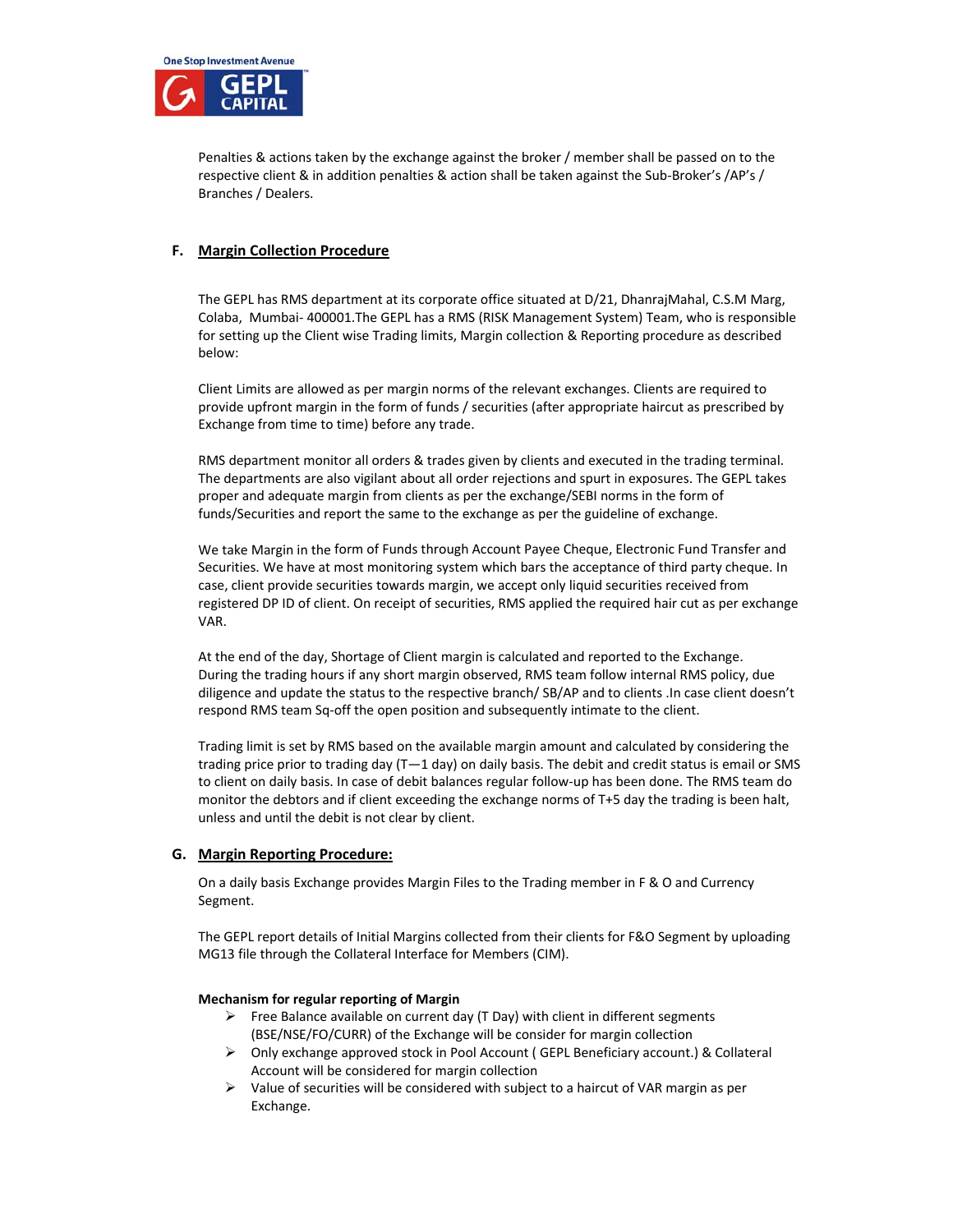

- $\triangleright$  Margins taken in the form of securities in the approved list to be valued as per the closing rate on the previous trading day and not the trading day, with an appropriate hair‐cut
- $\triangleright$  Only free and unencumbered balances of securities available with the Member for respective client in different segments of the Exchange shall be considered for margin collection and reporting.
- $\triangleright$  Accordingly, only securities received in pay out shall be considered only after it is actually received from the clearing corporation. However pay-in received from clients for such securities may be considered while calculating the ledger balance for the purpose of reporting of margins till T+1.
- $\triangleright$  Cheques dishonored/reverse or not cleared up to T+4 working days should not be considered for Margin Money.

After preparing margin report file, RMS person forward reporting file to person who is authorized to recheck the report file before uploading on Collateral Interface for Members (CIM). Status of the file uploaded shall be checked regularly on the day of uploading after a few hours of uploading the same.

Penalty if any occurring out of the short payment will be debited to the respective client's account after t+5 daysInformation related to margin applicable, utilized and required / balance in respect of each client is to be sent on a daily basis to the respective clients in both the segments.

- $\triangleright$  Client code and name, Trade day (T)
- $\triangleright$  Total margin deposit placed by the client up to day T-1 (with break-up in terms of cash, FDRs, BGs and securities)
- $\triangleright$  Margin utilized up to the end of day T-1
- $\triangleright$  Margin deposit placed by the client on day T (with break-up in terms of cash, FDRs, BGs and securities)
- $\triangleright$  Margin adjustments for day T
- $\triangleright$  Margin status (balance with the member/due from the client) at the end of day T

We maintain proper records of collateral received from clients as under:

- $\triangleright$  Receipt of collateral from client and acknowledgement issued to client on receipt of collateral
- $\triangleright$  Record of return of collateral to client
- $\triangleright$  Credit of corporate action benefits to clients

#### **Margin Shortfall Penalty**

Short‐collection/Non‐collection of client margins (Equity and/or Currency Derivatives Segments) With reference to SEBI circular no. CIR/DNPD/7/2011 dated August 01, 2011, where in it has been stated that "Stock Exchanges shall levy penalty for short collection/ no collection of margins from clients in Equity and Currency Derivatives segments w.e.f. September 01, 2011. As per the above circular, the penalty applicable to client's trading account for Equity and/or Currency Derivatives segment will be as follows w.e.f. September 01, 2011:

| Margin Shortage per day for each Segment               | Penalty %  |
|--------------------------------------------------------|------------|
| $(<$ Rs 1 lakh) And $(<$ 10% of applicable margin)     | $0.50\,\%$ |
| $($ \ Rs 1 lakh) Or ( $\geq$ 10% of applicable margin) | 1.00 %     |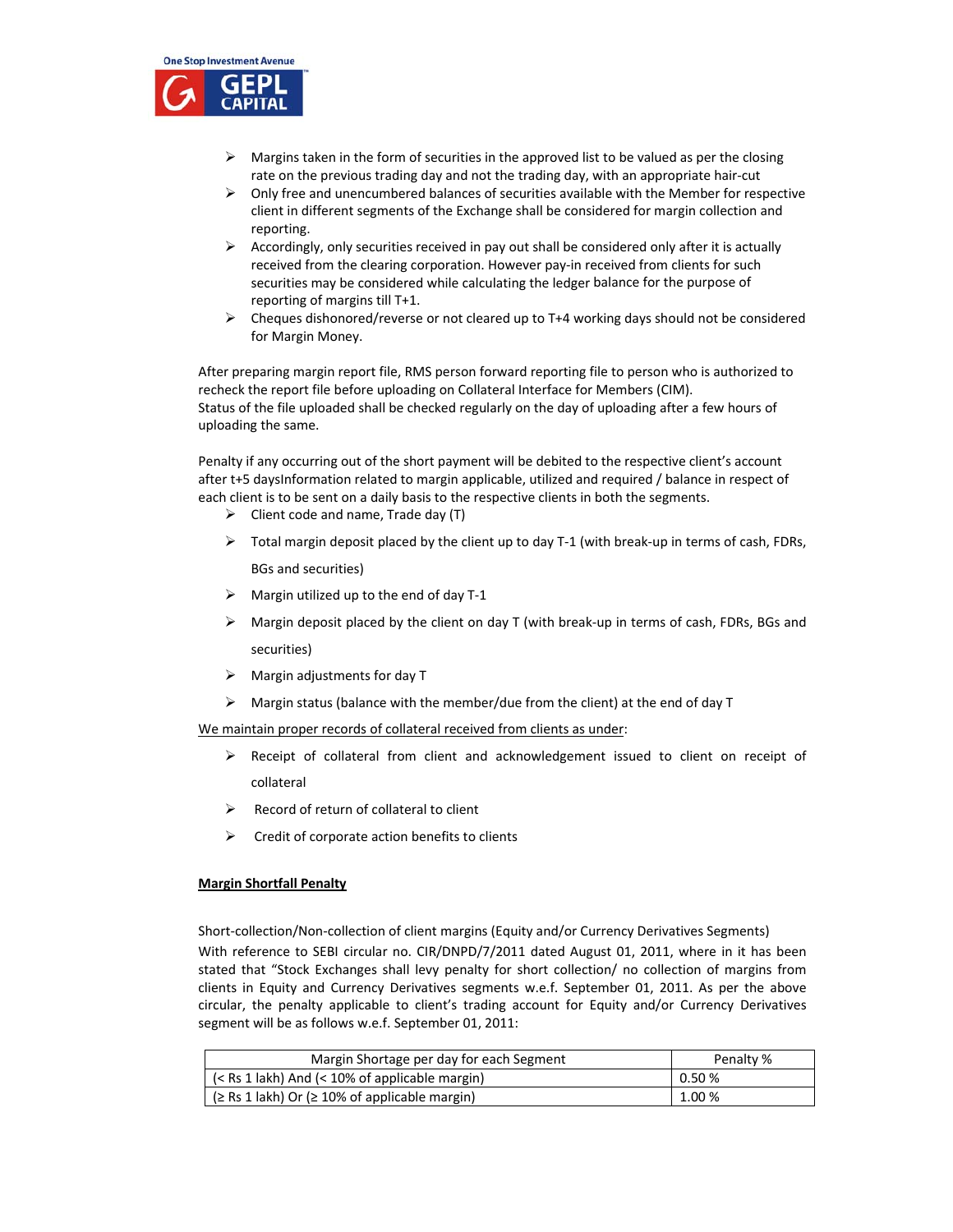

### **Note:**

1) If short/non‐collection of margins for a client continues for more than 3 consecutive days, then penalty of 5% of the shortfall amount shall be levied for each day of continued shortfall beyond the 3rd day of shortfall.

2) If short/non-collection of margins for a client takes place for more than 5 days in a month, then penalty of 5% of the shortfall amount shall be levied for each day, during the month, beyond the 5th day of shortfall.

3) Notwithstanding the above, if short collection of margin from clients is caused due to movement of 3% or more in the index (close to close value of Nifty / Sensex for all equity derivatives) on a given day, (T day), then, the penalty for short collection shall be imposed only if the shortfall continues beyond T+1 day.

#### **H. Right of Sale of client's securities or closing the client's open position without giving notice**

- $\triangleright$  GEPL Capital maintains specific banking and depository accounts, informed to the clients from time to time, for handling clients' funds and securities. The clients shall ensure timely availability of funds / securities in required form and manner, within stipulated time and in the designated bank and depository account(s) for meeting their liabilities and obtaining proper credit thereof. GEPL CAPITAL does not undertake responsibility for any delay or other consequences arising from payment to any other account or non receipt in time and manner in the designated account(s).
- $\triangleright$  In the event of the Client failing to maintain / supply applicable margin money required to sustain the outstanding market positions of the Client, the company shall be entitled, at its option and liberty, to liquidate / close out all outstanding market positions or any part there of such that the outstanding market positions are either zeroed out or reduced to an extent where available margin covers the market positions remaining after such square off.
- Any and all losses and financial charges on account of such liquidation/closing‐out shall be charged to and borne by the client. The company shall also have right to close out any intraday positions taken by the client, in above circumstances. Such liquidation/ close out may be without any prior reference or notice to the client.
- RMS Team may initiate liquidation of securities in following circumstances:
	- In case of Margin Trades, if the open position is neither squared off nor converted to Delivery by Client(s) within the stipulated time.
	- $\checkmark$  In case of Margin Trades, where Mark to Market Loss on the open position has reached the 80% of the margins placed with GEPL Capital and the Client(s) have not taken any steps either to replenish the margin or reduce the Mark to Market Loss.
	- $\checkmark$  In all other cases where the margin or security placed by the Client(s) falls short of the requirement or the limits given to the Client(s) have been breached
	- $\checkmark$  where the Client(s) have defaulted on their existing obligation/ failed to make payments/deliver securities to GEPL Capital with the stipulated time
	- Extreme volatility in the market in particular scrip of both the segment
	- $\checkmark$  There are any restrictions imposed by exchange or regulator on the contract(script)
	- The client is undertaking any illegal trading practice or the client is suspected to be indulging in the money laundering activities or suspicious trade or trading in illiquid stock
	- $\checkmark$  The client has taken or intends to take new position in a security which is in the banned period
	- $\checkmark$  There are any unforeseen adverse market conditions or any natural calamity affecting the operation of the market.
	- $\checkmark$  When margin amount due from the client is not received by T+2 days.
	- $\checkmark$  When any initial margin available in the client's account is less than the requirement for SPAN margin
	- $\triangleright$  For Old Debits more than T+4 clients are given SMS on their registered mobile number with GEPL Capital. Authorized person/sub‐broker of client is also informed about old debit by email and message is flashed on trading system for the same. In case client fail to clear debits before 2:30 PM of T+4 th day then RMS would sell existing stocks of clients to recover old debits.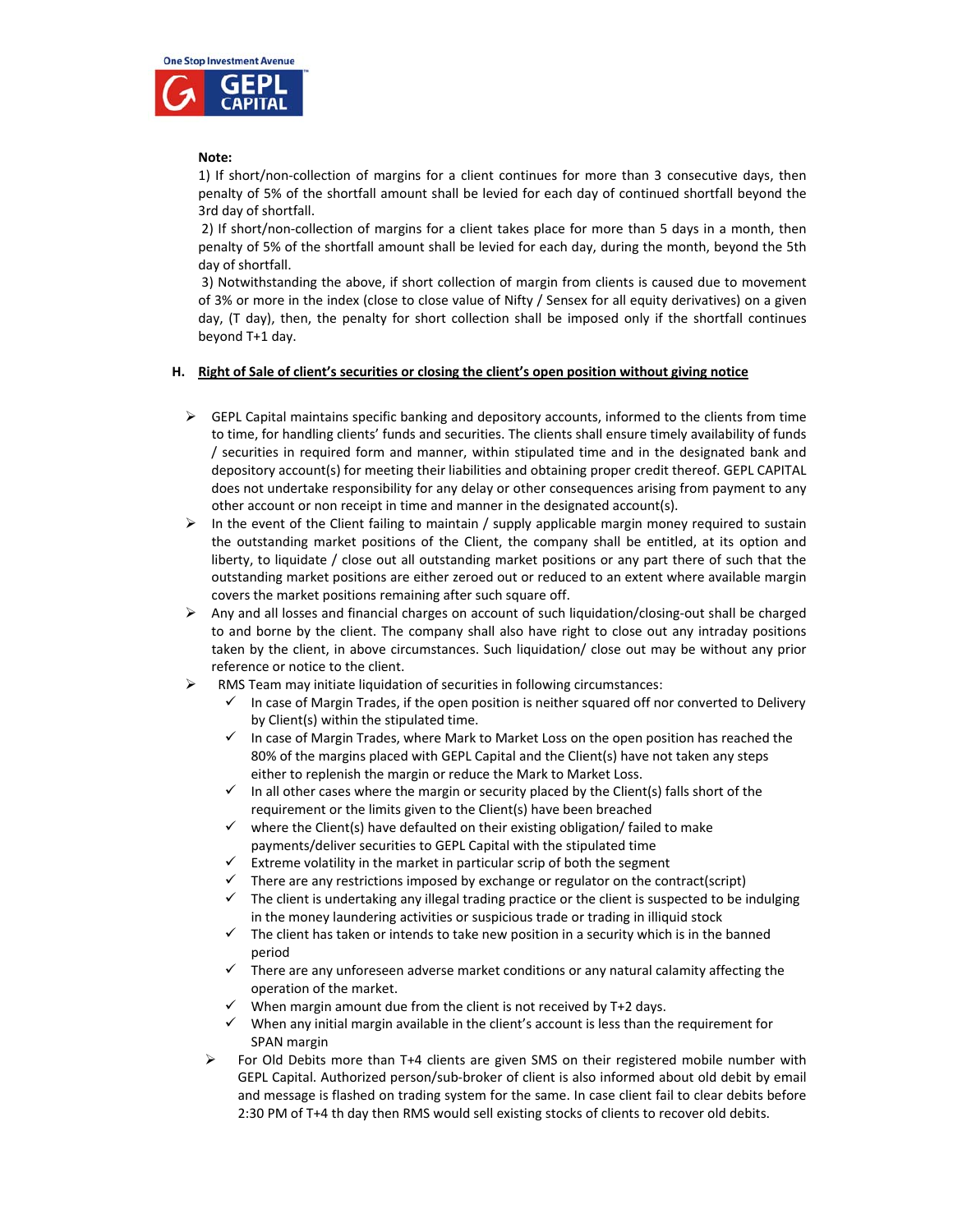

- $\triangleright$  In case of liquidating client position arising from MTM loss GEPL Capital informs client about the MTM loss on registered mobile once MTM loss is 60%, 70% and 80%.
- Once MTM loss crosses 80‐85% GEPL Capital would liquate client's position if client have not paid for loss arising in outstanding open position or have squared off open position.
- $\triangleright$  GEPL Capital has proper system to maintain all records of communication done with clients and sub brokers/authorized persons.
- $\triangleright$  RMS Team can add some of the more criteria based on the circumstances as they may deem fit.
- $\triangleright$  Risk Head(s) to decide on the priority of shares to be square off from the stock holdings of a client i.e. which scrip is to be liquidated first. Also the Stock Exchange in which the securities are to be squared off.
	- $\triangleright$  All positions squared off by RMS Team must be intimated to the client at the earliest, but not later than the same calendar day, and contract notes be dispatched as per exchange stipulations without any exception.

#### **I. Refusal of orders for "Penny Stocks" (Illiquid stocks)**

A Security that trades at a relatively low price and has small market capitalization is a penny stock. These types of stocks are generally considered to be highly speculative and high risk because of their lack of liquidity, large bid-ask spreads, small capitalization and limited following and disclosure. Depend on the market condition and RMS policy of the company RMS reserve the right to refuse to provide the limit in Penny stocks and losses if any on account of such refusal shall be borne by client only.

#### **GEPL likes to pay special attention to dealing in "Penny Stocks". To this end:**

- $\triangleright$  GEPL may refuse to execute any client's orders in "Penny Stocks" without assigning any reason for the same.
- $\triangleright$  Any large order for purchase or sale of any penny stock shall be taken prior approval from RMS and the dealing of such stock will only be allowed through Head Office
- $\triangleright$  It will be client responsibility and respective Branch Manager/Dealer or RM duty to ensure that trading in "Penny stocks" does not result in creation of artificial volume or false or misleading appearance of trading

Further it also does not operate as a device to inflate or depress or cause fluctuations in the price of such stocks

- Dealer/RM/Branch Manager should ensure that the Clients should not place orders in "Penny stocks" at prices which are substantially different from the prevailing market prices. Any such order is liable to be rejected at the sole discretion of GEPL
- $\triangleright$  In case of sale of penny stocks as approved by RMS, clients shall ensure the delivery of shares to GEPL before the pay‐in date

The Company shall not be responsible for non-execution / delay in execution of such orders and consequential opportunity loss or financial loss to the client

The Company has the right to revise the list of such securities / contracts on a periodic basis.

Client can obtain the information about the updated list of securities from the Relationship Manager / Dealing office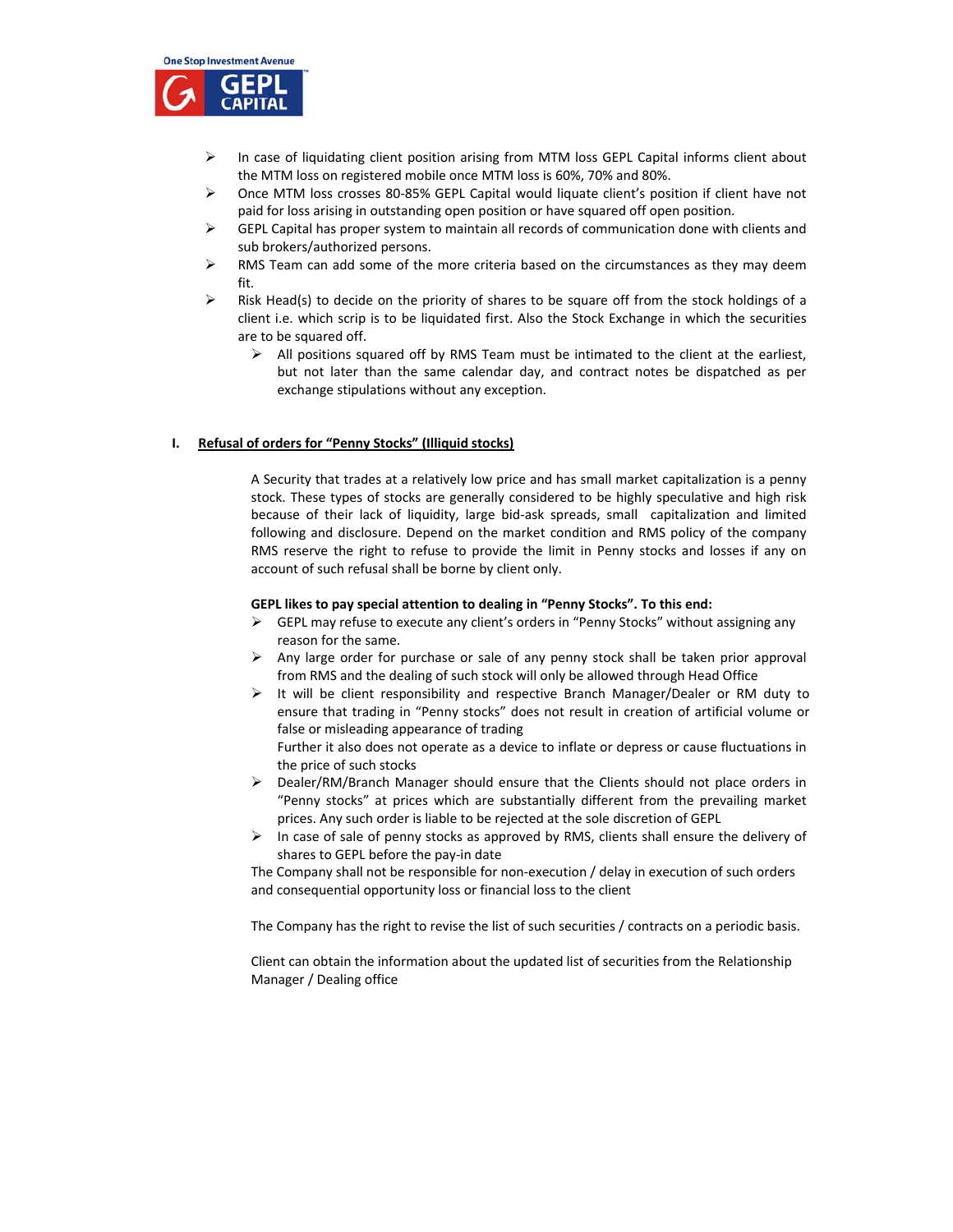

## **J. Conditions under which a client may not be allowed to take further position or his existing position may be closed**

GEPL shall have absolute discretion and authority to limit client's volume of business or to close any existing position of a client without giving any prior notice to the client under following conditions:

- $\triangleright$  SEBI or Exchange imposing restrictions on further exposures in cases of extreme volatility in the market or in a security or group of securities.
- $\triangleright$  Client or the Broker exceeding or touching exposure limits set by the Exchange in the particular scrip.
- $\triangleright$  Reasonable doubt as to bonafide of the transaction or identity of the client in the light of the financial status and objectives as disclosed in the KYC form.
- $\triangleright$  Reasonable doubt as to the transaction being cross trade, circular trade, fraudulent practice or connected with price manipulation or market rigging.
- $\triangleright$  SEBI or other competent authority issuing a debarment order against the client from buying, selling or dealing in securities, unless the order is vacated.
- $\triangleright$  The client has taken or intends to take new position in a security which is in the banned period
- $\triangleright$  Due to abnormal rise or fall in the market, the markets are closed.

GEPL Capital shall also have a right to close existing positions of the clients in the abovementioned circumstances

GEPL Capital shall not be responsible for any loss incurred and the client shall indemnify GEPL Capital in this regard.

## **K. Temporarily suspending or closing a client's account based on the client's request**

Any client desirous of temporarily suspending his or her trading account has to give such request in writing to the management. After management's approval, further dealing in such client's account will be blocked. Whenever trade has to be resumed in any suspended client account, a request in writing should be made by the client to the management and the management may ask for updated financial information and other details for reactivating such account. After receiving necessary documents, details, etc. and approval from the management, the client account will be reactivated and transaction will be carried out.

Similarly, any client desirous of closing his / her account permanently is required to inform in writing and the decision in this regard will be taken by the management. After necessary approval from the management, the client code will be deactivated. Only after scrutinizing the compliance requirements and a "no pending queries" confirmation is taken, securities and funds accounts will be settled.